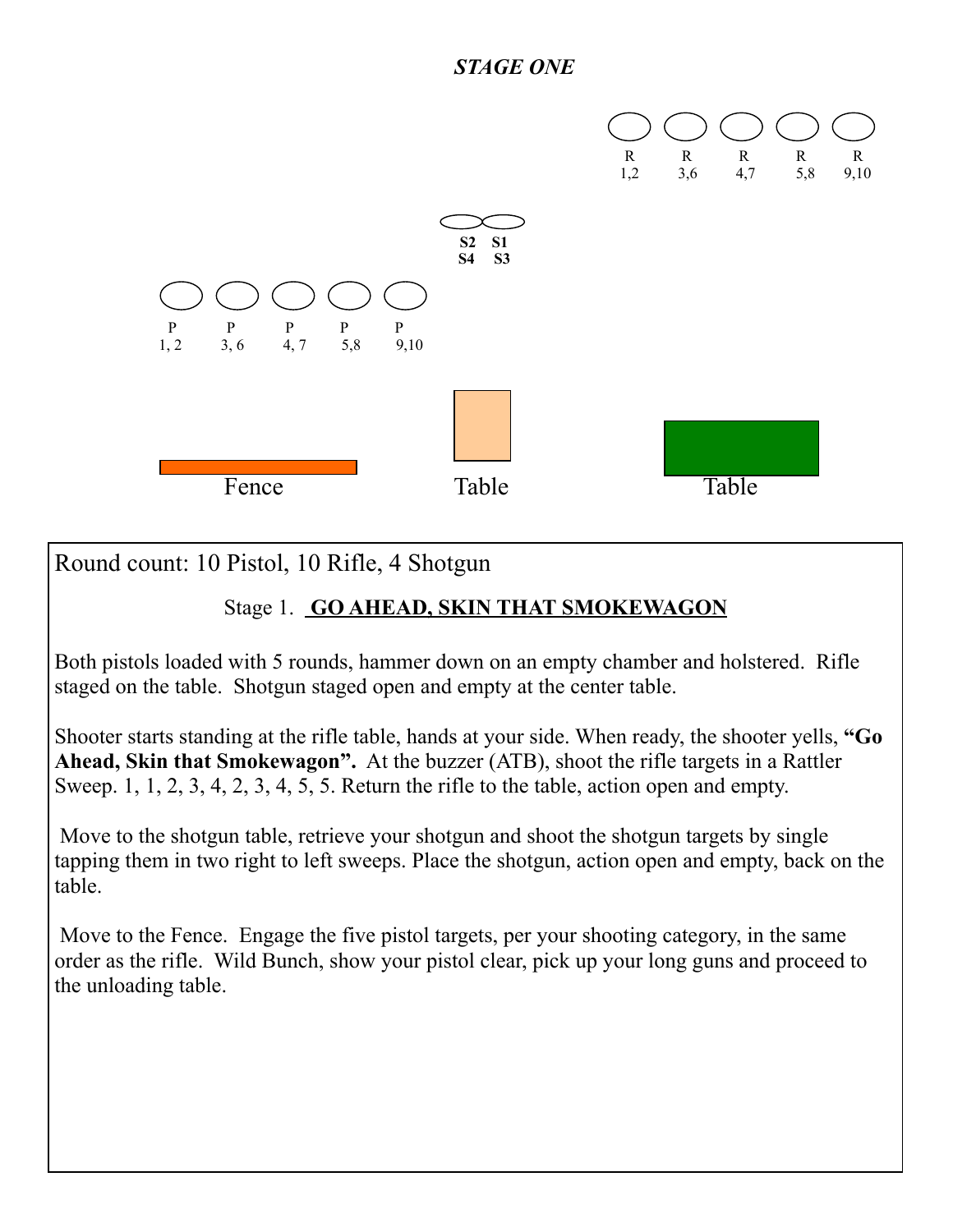

Round count: 10 Pistol, 10 Rifle, 4 Shotgun

## Stage 2. **GO AHEAD, FILL YOUR HAND**

Both pistols loaded with 5 rounds, hammer down on an empty chamber and holstered. Rifle loaded with ten rounds staged on the table. Shotgun staged on the center table.

Shooter starts standing at the rifle table, both hands touching his hat. When ready, the shooter yells, "**Go Ahead, Fill Your Hand***!"* At the buzzer, retrieve your rifle and shoot the rifle targets in a Lawman Sweep, 1, 1, 1, 2, 3, 3, 4, 5, 5, 5. Numbers indicate the number of the target. Place the rifle action open and empty back on the table.

 Move to the shotgun table, retrieve your shotgun and sweep the shotgun targets twice from **right** to **left**. Place the shotgun, action open and empty back on the table.

Move to the Fence. Engage the five pistol targets, per your shooting category, in the same order as the rifle. Wild Bunch, show your pistol clear, pick up your long guns and proceed to the unloading table.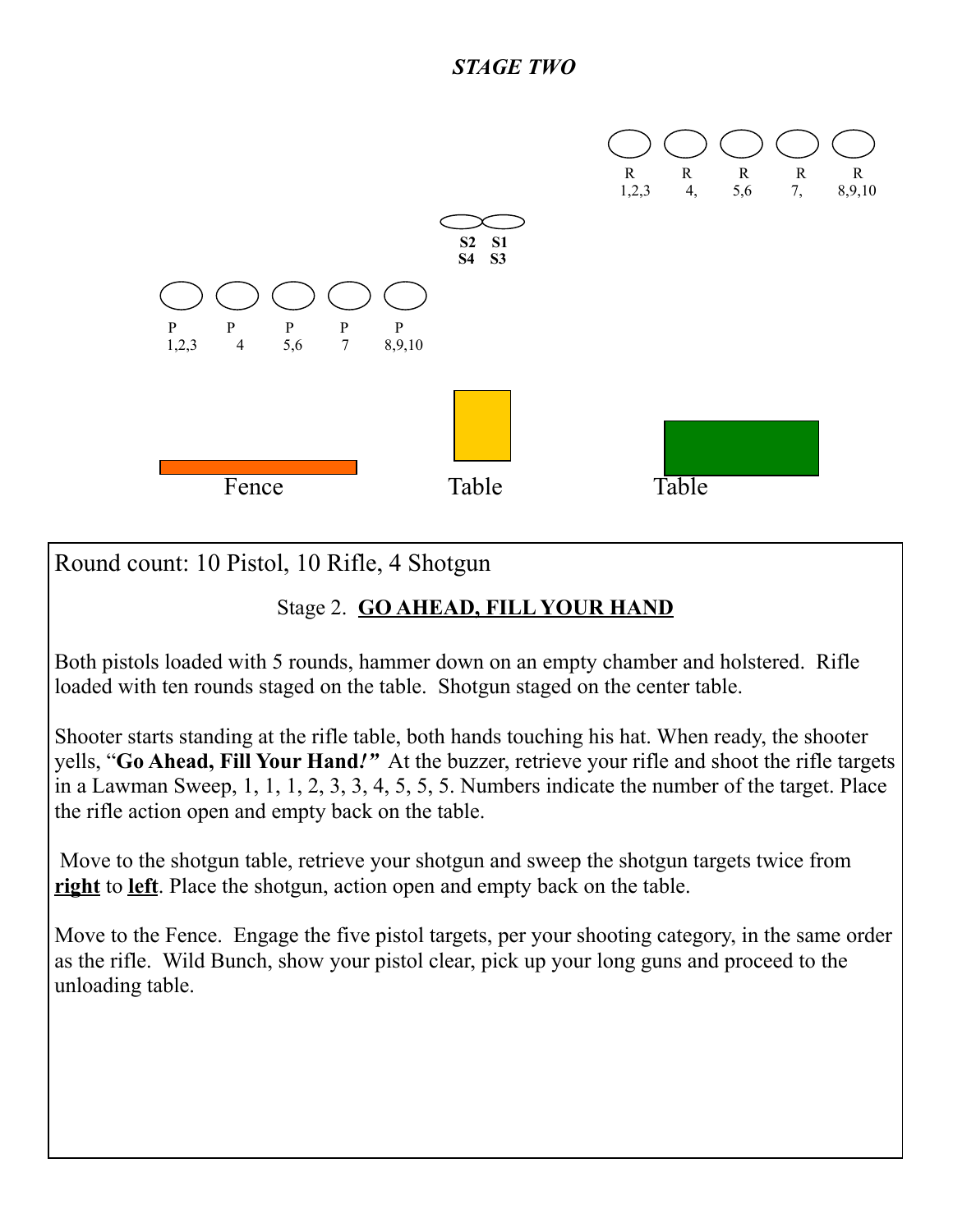#### *STAGE THREE*



Round count: 10 Pistol, 10 Rifle, 4 Shotgun

# Stage 3. **SAY WHEN**

Both pistols loaded with 5 rounds, hammer down on an empty chamber and holstered. Rifle staged on the table. Shotgun staged open and empty on the center table. Shooter starts standing behind the table with the rifle held at cowboy port arms. When ready, the shooter yells, "**Say When***!"* At the buzzer, starting on the left, shoot the four rifle targets by sweeping left to right. Then repeat. Then, hit the inside left target, then the inside right target. Eg. 1, 2, 3, 4, 1, 2, 3, 4, 2, 3. Place the rifle open and empty back on the table.

 Move to the shotgun table. Pick up your scattergun and loading from your person, shoot the targets from **right** to **left** in two sweeps. Return the shotgun to the table, open and empty.

Move to the fence. Shoot the pistol targets in the same sequence as the rifle targets. WB category drop the magazine and show your pistol clear to the RO. Pick up your long guns and proceed to the unloading table.

Note: The position of the rifle table and fence may be moved to give the shooters a different look.